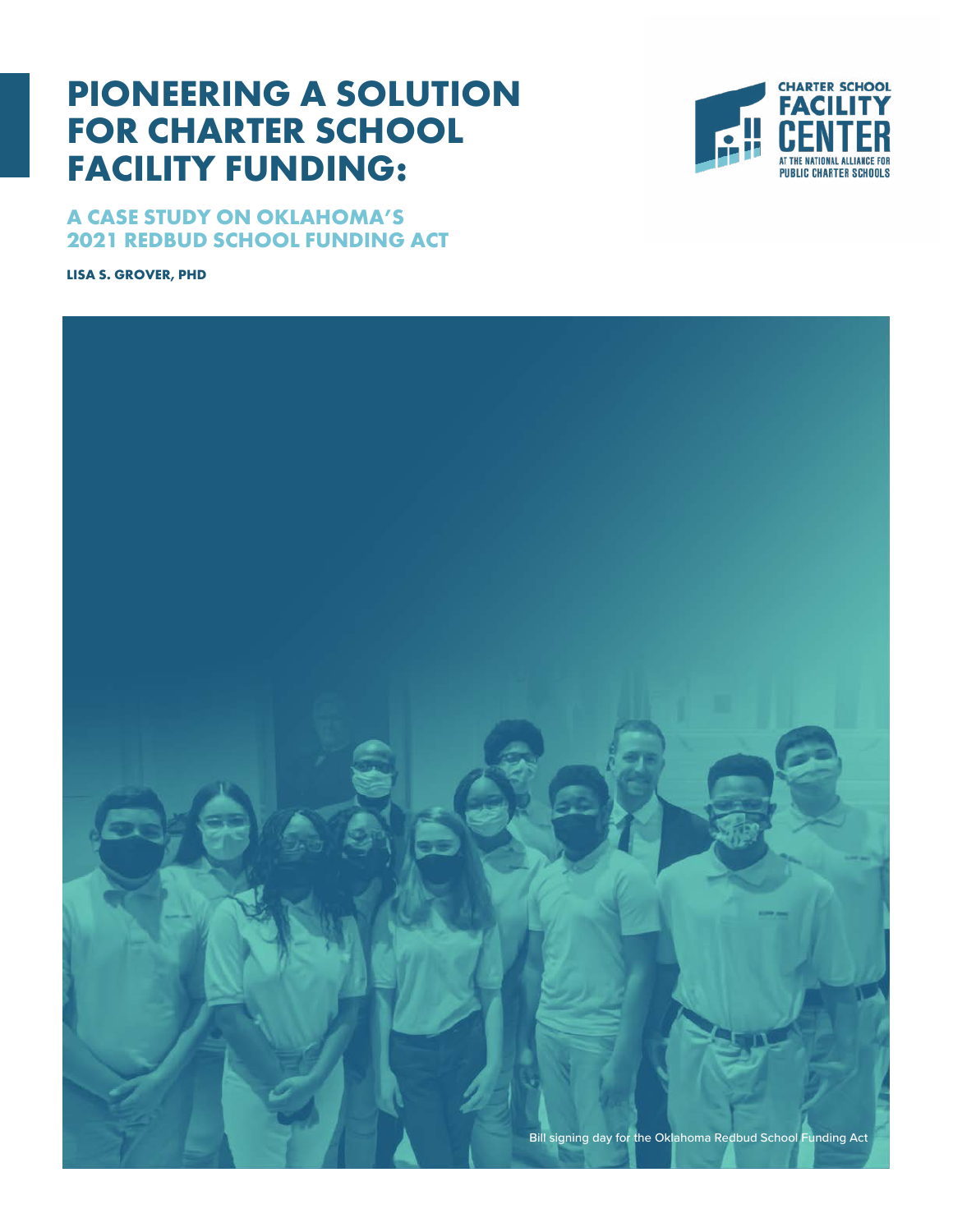

## EXECUTIVE SUMMARY

Since the passage of the nation's first charter school law more than 30 years ago in Minnesota, the question of whether public charter schools should be treated like district schools for purposes of funding has been hotly debated by state legislatures, school board members, governors, and Congress.

In June 2021, SB 229, the Oklahoma Redbud School Funding Act (Redbud Act), passed the state legislature on a bipartisan vote and was signed into law by the governor. The Redbud Act dedicates \$38.5 million in medical marijuana tax revenues to provide annual grants of \$330 per pupil to school districts and to charter schools that receive less than the state average of local property tax revenues. Twenty-five brick-and-mortar charter schools and close to 330 school districts—more than 50% of all public school students—will see long-term financial benefits guaranteed by the Redbud Act.

This case study examines the multiyear effort to pass the Redbud Act, which helps close the funding disparity between all types of public schools located within the same tax base without taking funds from one type of school to fund another. Its passage was the result of a unique coalition, including the Oklahoma Public Charter School Association (charter association), the Oklahoma Public School Resource Center (resource center), the Oklahoma State School Boards Association (school boards association), the Cooperative Council for Oklahoma School Administration, and many supportive legislators from both sides of the aisle.

The National Alliance thanks Brent Bushey, Executive Director of the Oklahoma Public School Resource Center, and Eric Doss, Director of Quality Charter Services at the Oklahoma Public School Resource Center, for lending their time and talents to this project.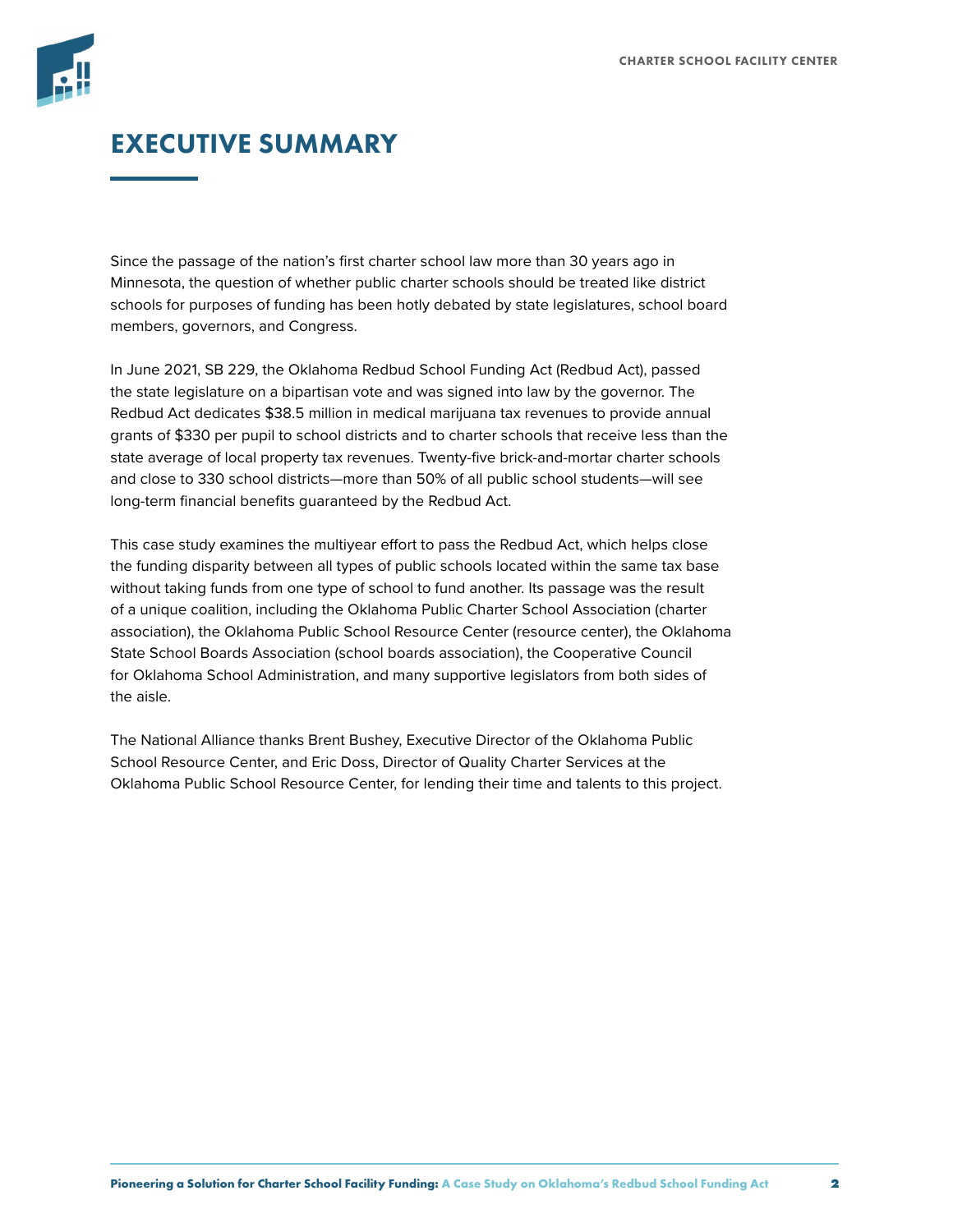

# THE ISSUE AND ITS SOLUTION November 2017 to June 2021

Oklahoma funds public school students through a combination of local tax revenues and state aid, with allowances for students with various characteristics, such as special education and English language learners. Oklahoma's Charter Schools Act (charter schools act) includes several statutory provisions to apply the state aid formula to charter schools in the same way to other public schools. The charter schools act also expressly states that "a charter school shall be eligible to receive any other aid, grants or revenues allowed to other schools."1

Until the enactment of the Redbud Act in June 2021, the Oklahoma State Department of Education had interpreted the charter schools act's statutory provisions using only certain portions of local and state dollars for charter school funding. The department's interpretation cost charter schools hundreds of thousands of dollars in revenue over the years. In Tulsa, home to the majority of Oklahoma's charter schools, the funding gap is even wider.<sup>2</sup>

In 2017, the charter association filed a lawsuit against the Oklahoma State Board of Education asserting the state was misinterpreting certain statutes in the Charter School Act. Legal complications developed when the state's most active authorizers, the Oklahoma City and Tulsa school districts, intervened in the lawsuit. Two unrelated lawsuits added to the increasingly complex legal environment. The first was a lawsuit brought by school districts to recover allegedly misappropriated state funds. The second was the state's discovery that many school districts had been including charter school students in their membership counts for funding purposes but not distributing these funds to the charter schools currently educating those students.

Slow-moving settlement negotiations with the districts stalled the lawsuit for four years. In March 2021, the state board unexpectedly settled the polarizing lawsuit by voting to share all local funding with charter schools. The decision created a statewide uproar, and more than three hundred school districts jointly filed a petition in the Oklahoma Supreme Court challenging the constitutionality of the state board's ruling. The Oklahoma City School District filed a separate petition seeking a temporary injunction to block the state board decision requiring school districts to share local funds with charter schools.

Oklahoma lawmakers quickly acted to resolve the controversy by introducing and passing SB 229, the Redbud Act. When Governor Kevin Stitt signed the Redbud Act into law, the charter association voluntarily dismissed its lawsuit and the state board voted to negate their original decision requiring school districts to share local funds with charter schools.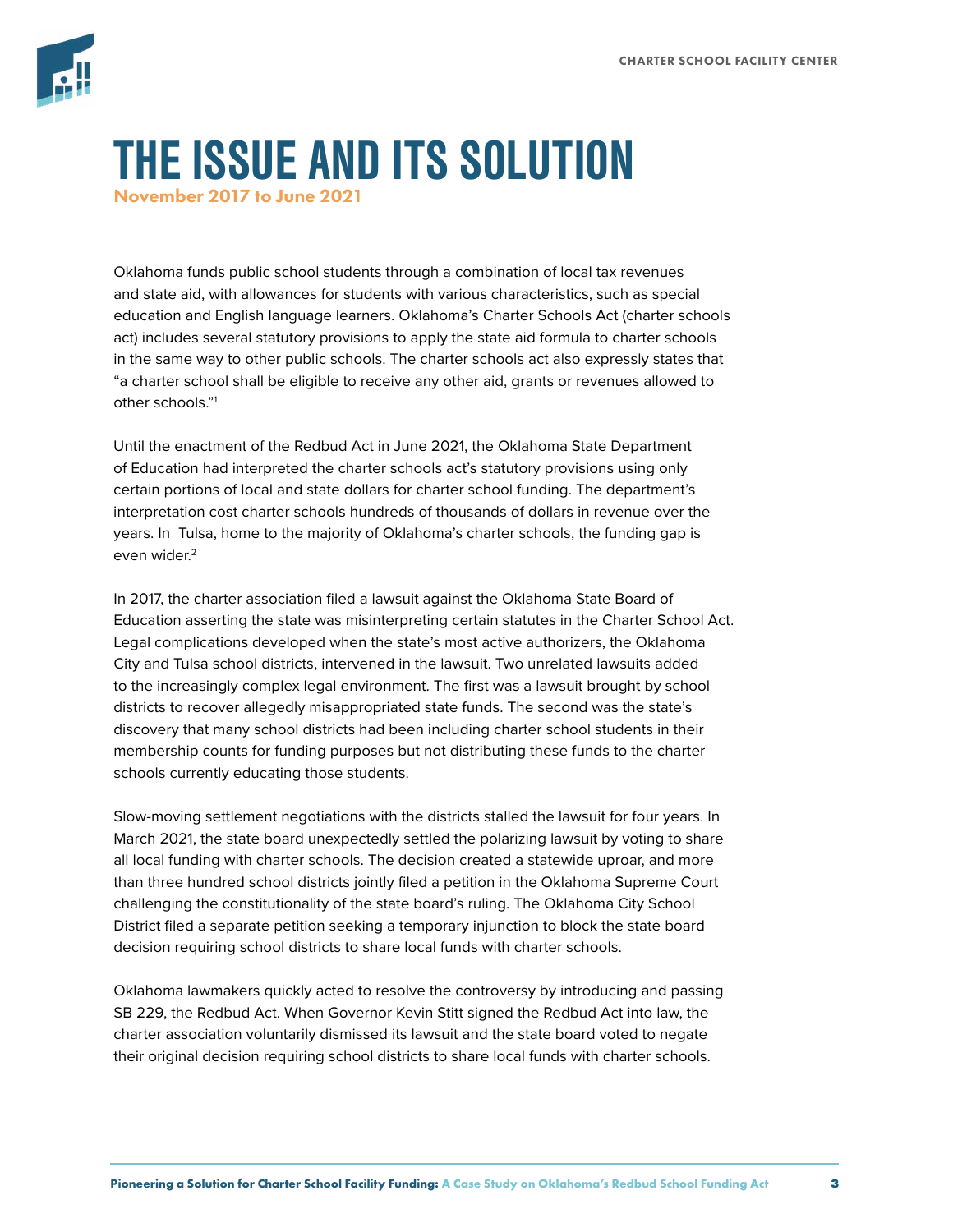

## THE ACTION PLAN AND RESULTS

The charter association executed the action plan below over the course of four years. The goal was to create leverage to either change the law or create a positive legal framework to render a different interpretation of the funding provisions in the Charter Schools Act. The key elements of the action plan were:

- 1. Continue long-term advocacy work
- 2. Take calculated risks
- 3. Build power
- 4. Find new allies
- **5.** Tell the charter school story to soften opposition
- **6.** Manage and invest in relationships

#### Continue Long-Term Advocacy Work

The charter association fought for years to achieve charter school funding equity. While many legislators supported a positive solution to charter school inequity, they hesitated to take action due to constituent and political pushback. However, a timely opportunity to double down on a legislative fix emerged when the state released new student enrollment figures at the start of the 2021 legislative session. The numbers showed that districts across the state were receiving close to \$200 million for students not currently enrolled in district schools but were instead attending a charter school or another school either within or outside the local district school. Citing increased costs, Governor Stitt asked the legislature to pass two bills.<sup>3</sup> The first would change the student funding formula to reflect current year enrollment; the second would allow students to transfer to another school district at any time. The timing for reform was right and became near-perfect when halfway through the session, the state board voted to share local funds with charter schools.

The charter association leveraged its lawsuit to pressure the Oklahoma State Board of Education to resolve the lawsuit and to keep the funding gap issue in the forefront of political discussions. Legal action was a bold but risky move since charter school funding equity compliance and constitutional claims are tough to win. More important, a loss would have set a dangerous legal precedent that the state could continue to treat charter school funding differently than it treats funding of other public schools in Oklahoma. But the charter association, member charter schools, and their allies decided to take the calculated risk, notwithstanding the possibility of an adverse court ruling or negative legislative outcome.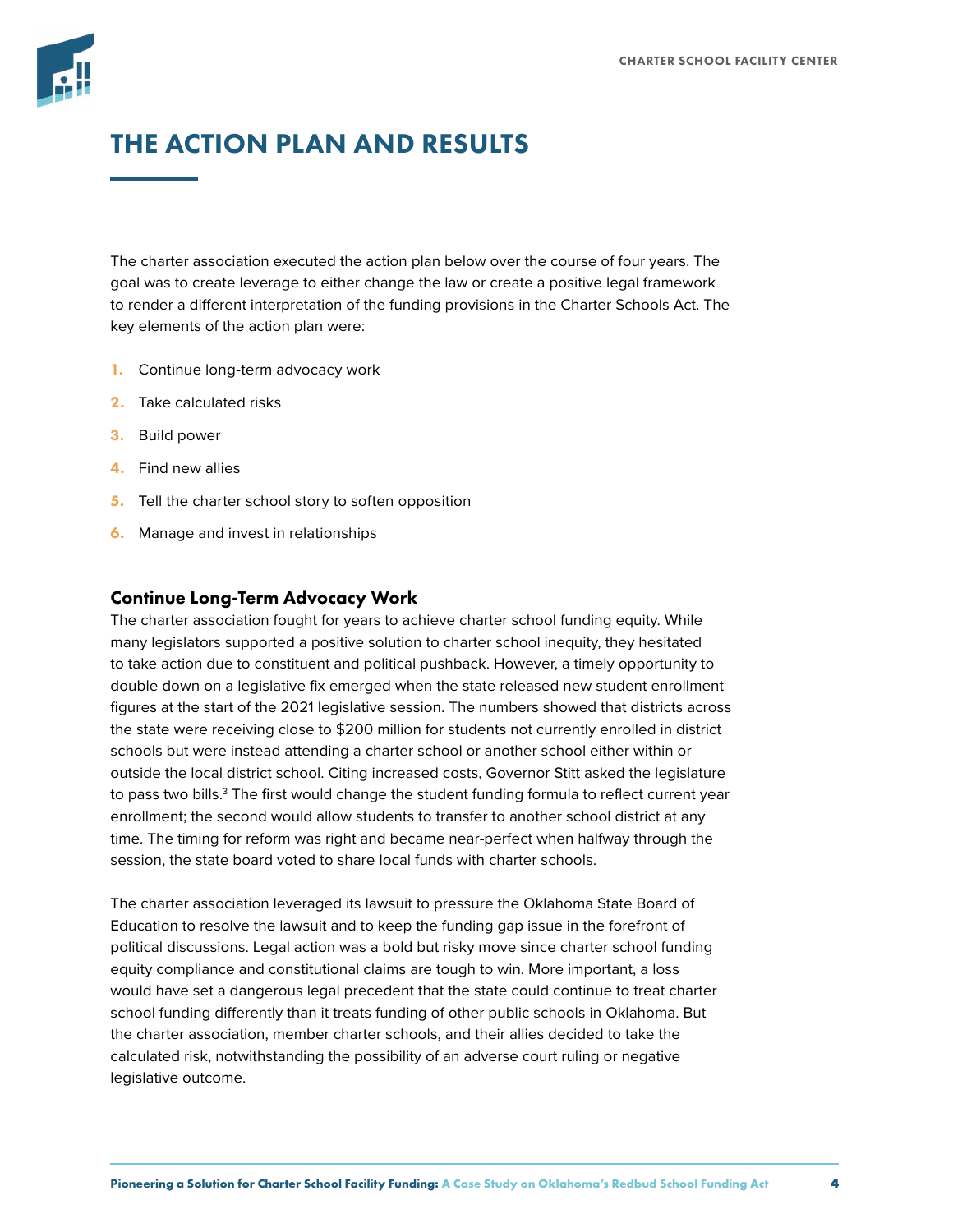

#### Build Power

The charter association had a strong membership base but needed a friendly powerbroker on the state board to help break the legislative and legal impasses. The opportunity arrived when Governor Stitt appointed charter schools supporter Trent Smith to the state board. Smith is a respected businessperson and community leader who is a well-known local hero, having been a former football captain and national champion team at the University of Oklahoma. He also had close personal and political ties with Jon Echols, the powerful house majority floor leader. Smith publicly pushed the state board to consider settling the lawsuit by passing the resolution to equitably fund charter schools, despite the state's strained funding environment and anticipated controversy. Smith's appointment strengthened the hand of the charter association and elevated the urgency of the issue.

#### Find New Allies

The charter association realized its funding equity bill would not pass at the cost of reducing funds to school districts. When Representative Kyle Hilbert, a rural legislator who supports charter schools despite having none in his district, pulled together a coalition to support the bill, the charter association jumped in. A coalition of unlikely bedfellows worked together to craft the bill, including the school boards association, Cooperative Council for Oklahoma School Administration, state department of education, and the state superintendent of education, who at first had vehemently opposed the State Board of Education's decision to share local funds. Joining this unusual coalition was important for two reasons. One, it helped convince both Democratic and Republican legislators to pass the bill since their local constituencies supported it. Two, the charter association expanded its relationships and influence into new policy and political spheres that had not been previously available.

#### Tell the Charter School Story to Soften Opposition

The charter association's media strategy was to soften legislative and school district opposition to the lawsuit and ensure the issue of funding equity remained relevant in the news cycle. It strategically filed the lawsuit in Oklahoma County, which includes Oklahoma City, home of the state's largest print and digital media newspaper, *The Oklahoman*. The charter association correctly anticipated that the editorial board's support for charter schools would provide neutral, if not positive, coverage. They also engaged a local communications consultant to help tell the charter school story statewide and hired a public relations expert to collaborate with legal counsel. As a result, the issue generated more than a dozen well-balanced news stories within a short eight-week period. The charter association's public relations consultants worked almost exclusively to generate [news stories](https://www.kgou.org/education/2021-04-20/redbud-school-funding-act-offers-compromise-in-charter-and-traditional-public-school-money-fight) that cast the lawsuit and the coalition's subsequent legislative fix in a positive light so that everyone could share credit.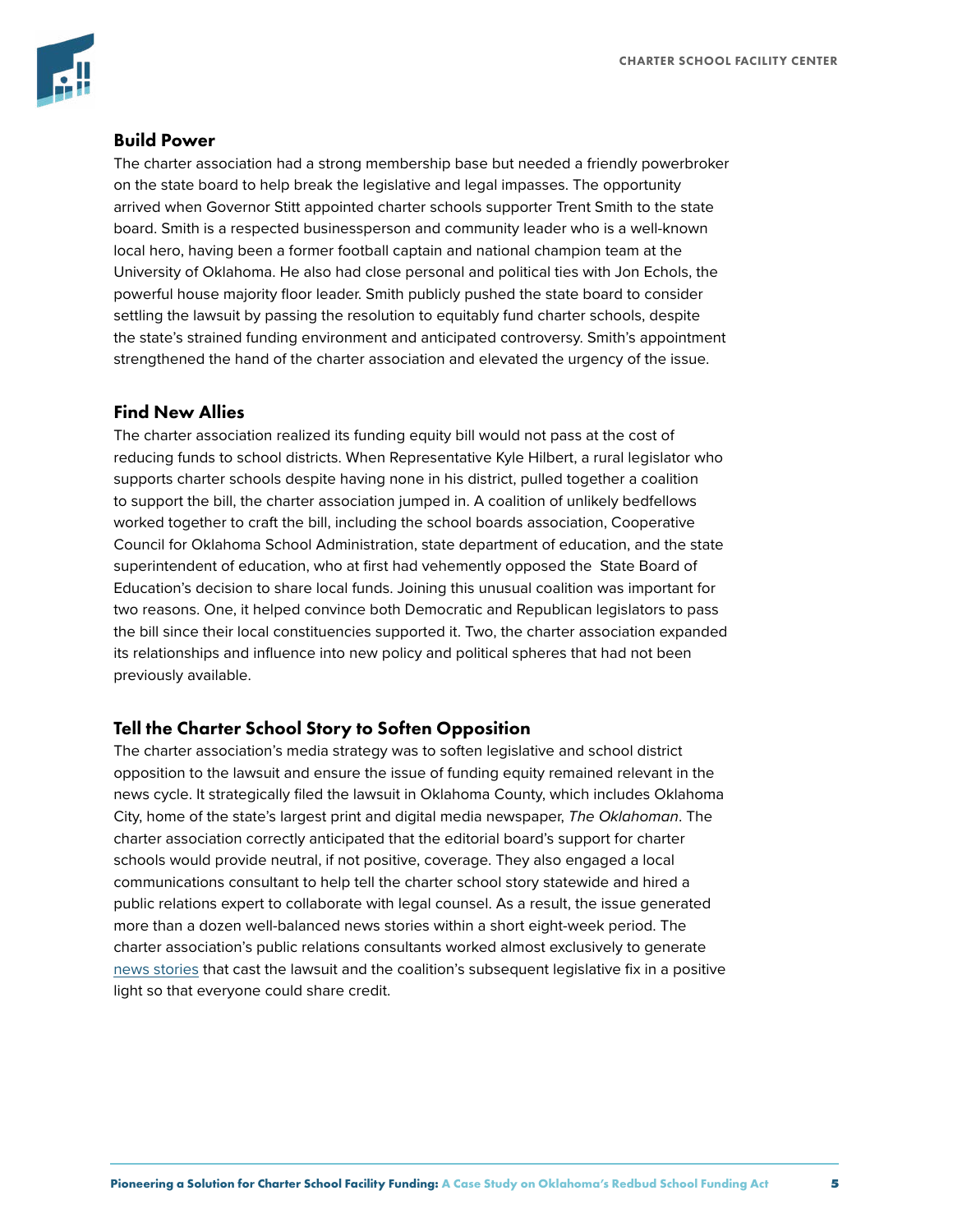

#### Manage and Invest in Relationships

The State Board of Education decision to share local funds pushed charter school funding conversations to the forefront, even as it rallied many charter school opponents. When the charter association set aside their differences, even temporarily, the long-term financial benefit to charter schools was huge. In exchange for a permanent line-item in the annual budget to fund public school facilities, charter schools would have to forfeit any rights to local tax dollars. Flipping the script to work with charter school opponents, even temporarily, was key to passing the bill on a bipartisan vote in both chambers.

Typically, funding facilities through a separate line item would not offer long-term confidence in the stability of the revenue source. But the coalition's work fostered buy-in from so many groups that there is confidence the budget line-item will likely be protected and fully funded each year. Unsurprisingly, there were both charter and district school winners and losers in terms of funding, but in the end, thousands of public school students will benefit from the new monies created by the Redbud Act.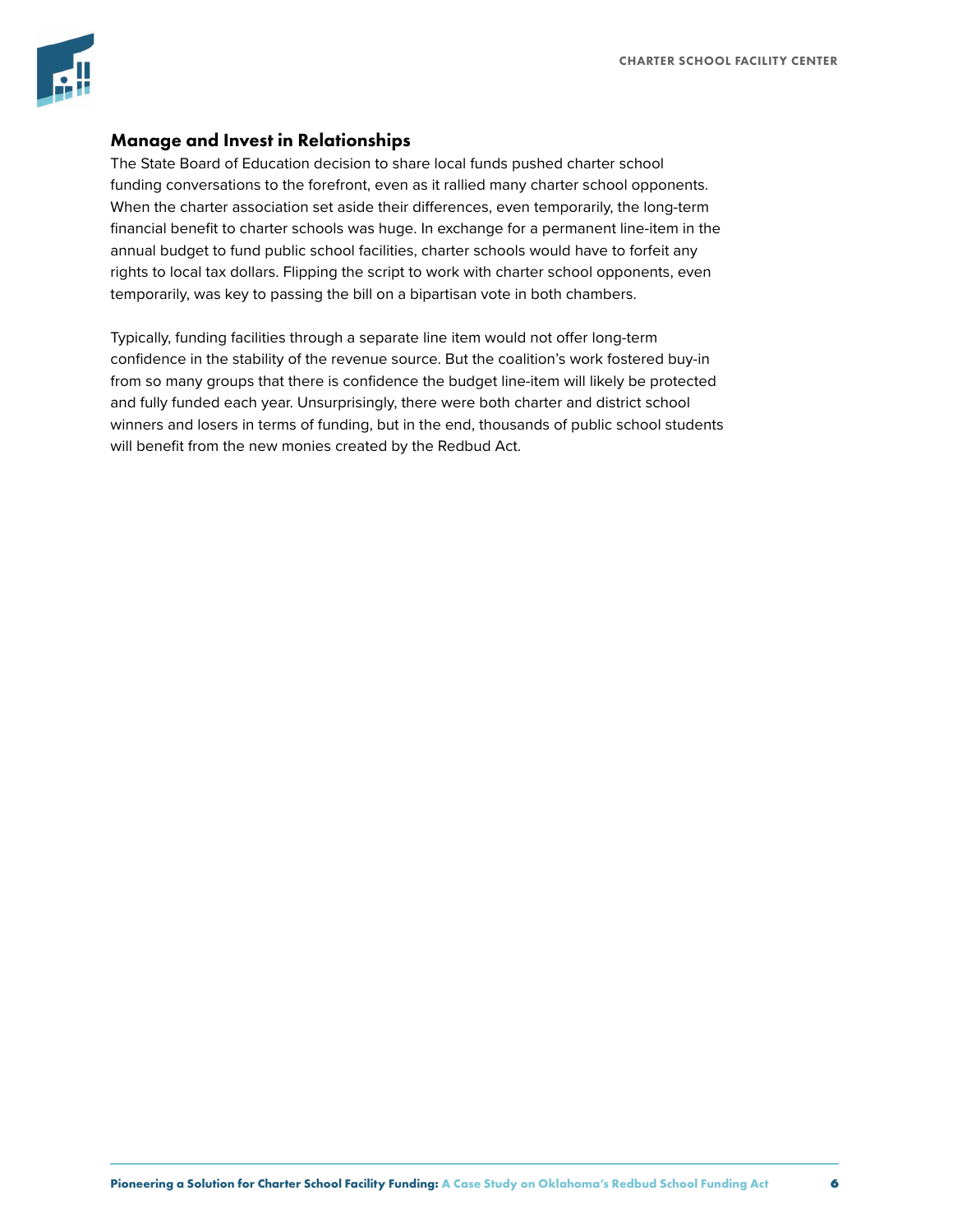

## LESSONS LEARNED

#### Risky Moves Are Better than the Status Quo

The charter association filed its lawsuit to shake up the funding inequity status quo. The conditions weren't perfect, the obstacles were many, and the outcome was far from certain. But legal action intensified the pressure on both the state board and lawmakers to find a solution. In the advocacy arena, sometimes it's best to make a bold move rather than overanalyze a risky opportunity and not act.

#### Work with "Strange Bedfellows"

The proverbial saying that "politics makes strange bedfellows" was certainly the case in Oklahoma. Obviously, setting aside policy and political ideologies is not easy or without its roadblocks. But coalition building is a core skill and one that is increasingly important as charter school supporters battle strong headwinds at both the state and federal levels.

#### Understanding and Accepting Compromise Requires Compromise

The stake for charter schools were high—tens of millions of dollars in new money—during bill negotiations. And the charter association understood that charter schools could lose it all, including legislative opportunities to pass a bill anytime soon. So, the charter association agreed to a concession: charter schools would forego any future claims to local funding in exchange for a dedicated line item in the state budget. The compromise was far from where they began and was a hard sell to the membership who were hesitant to trust former adversaries. But it allowed all sides to move forward together and, more importantly, help charter schools educate more students by expanding and building safe and modern facilities.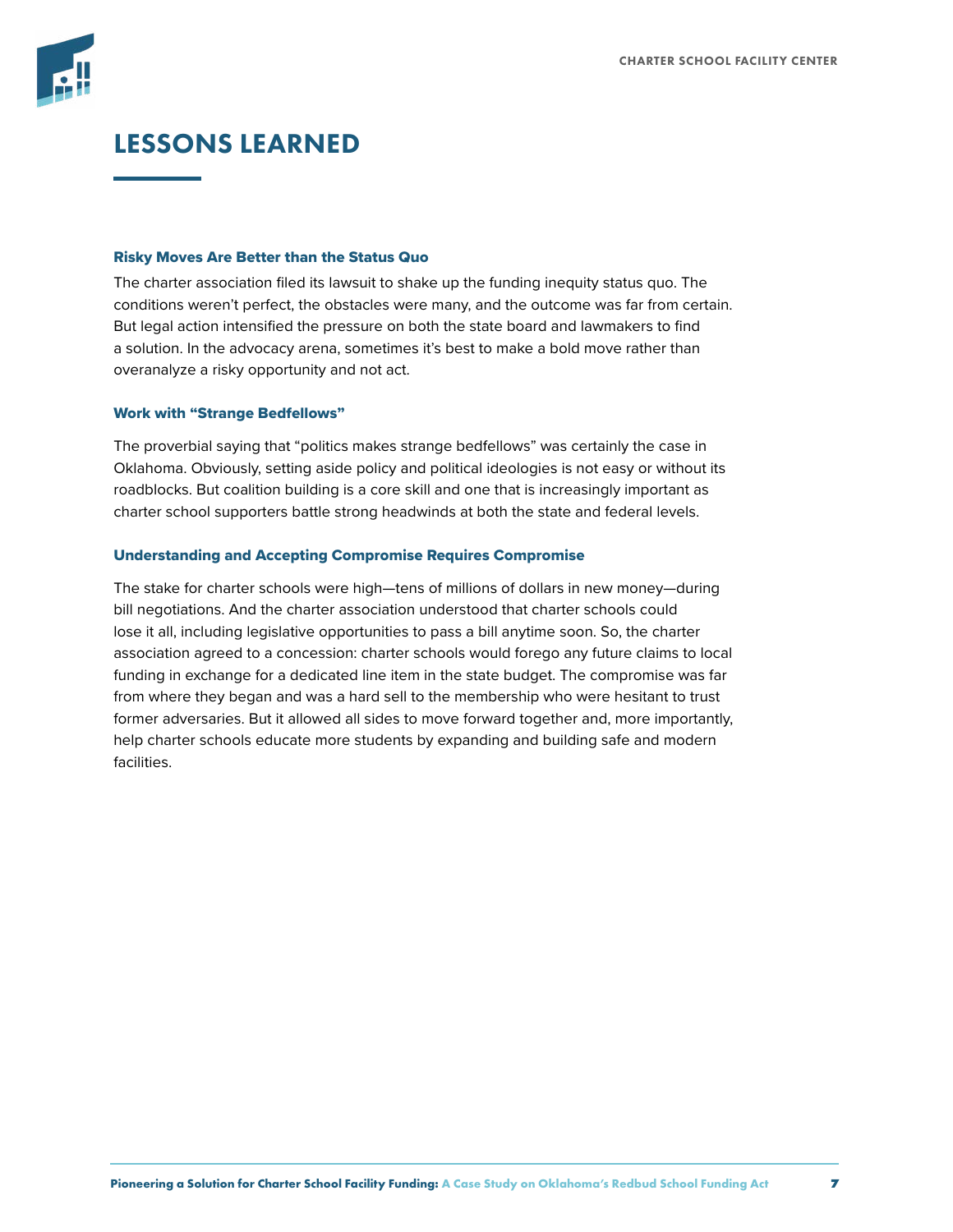

# ADDENDUM A: Advocacy Budget to Pass the Redbud Act

The charter association invested approximately \$412,230 in their multiyear campaign to narrow facility funding disparities. In return, charter schools and school districts that receive funding below the state average in local property taxes will gain a total of \$35 million per year to use for building-related improvements, maintenance, acquisitions, and equipment.

| <b>INVESTMENT</b>                                                    | <b>AMOUNT</b> |
|----------------------------------------------------------------------|---------------|
| Legal Fees (over 4 years)                                            | \$77,230.58   |
| Public Relations (one year)                                          | \$30,000      |
| Lobbyist and Governmental Relations (\$55,000 annually over 4 years) | \$220,000     |
| Total                                                                | \$412,230     |